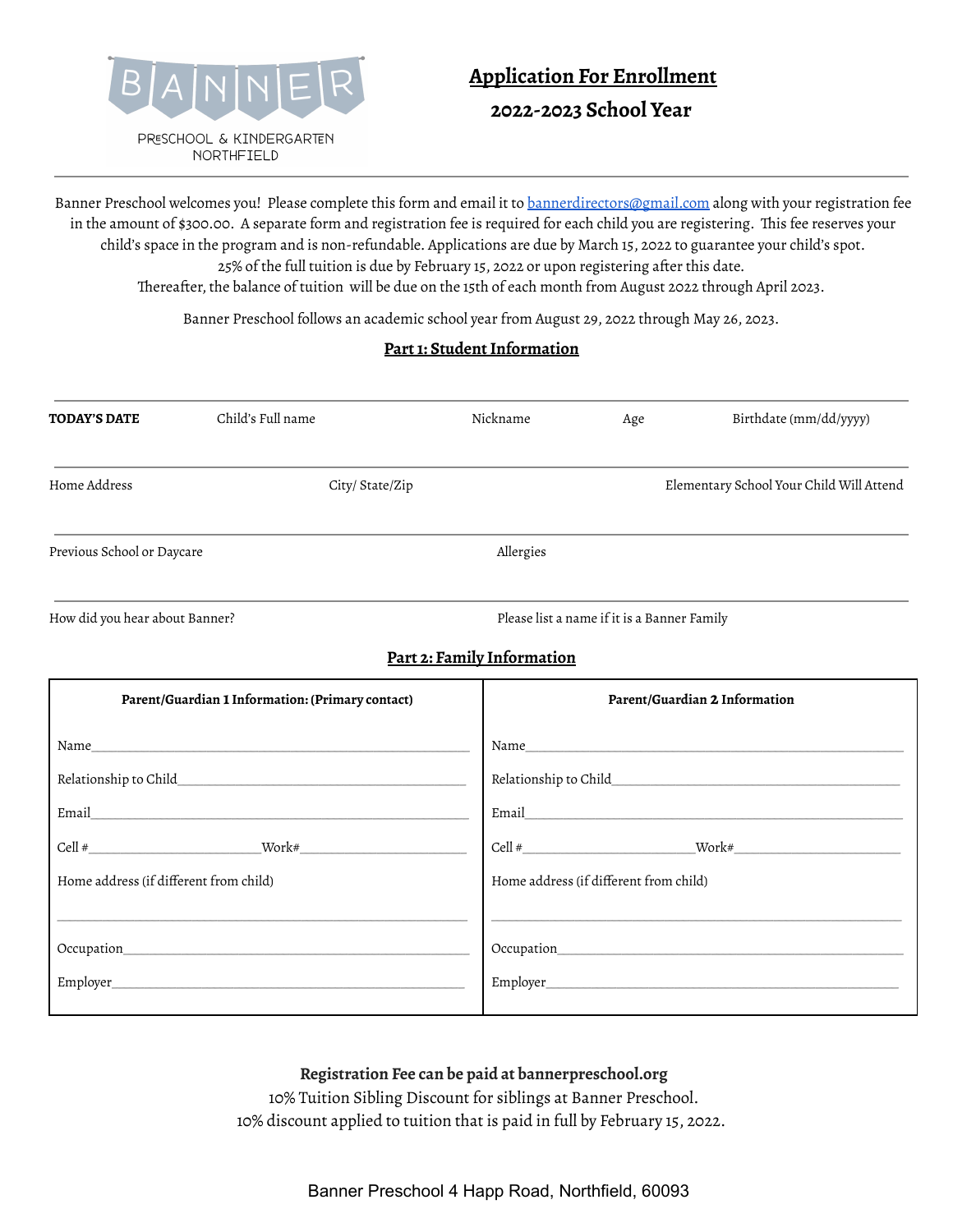# **Part 3: Program Information**

Check the program for which you are registering

| <b>YOUNG 2</b>                                                                                                                                               | $\bigsqcup_{\text{T/TH}}$                  | $9-11:30 AM$   |             |  |  |  |
|--------------------------------------------------------------------------------------------------------------------------------------------------------------|--------------------------------------------|----------------|-------------|--|--|--|
|                                                                                                                                                              |                                            |                | \$3,010.00  |  |  |  |
| <b>OLDER 2</b>                                                                                                                                               | <u>] T/W/TH</u>                            | $9-11:30 AM$   | \$4,515.00  |  |  |  |
|                                                                                                                                                              |                                            | $9 - 1:00$ PM  | \$6,910.00  |  |  |  |
| 3 YR OLD                                                                                                                                                     | M/W/F                                      | $9-11:30 AM$   | \$4,050.00  |  |  |  |
|                                                                                                                                                              |                                            | $9 - 1:00$ PM  | \$6,480.00  |  |  |  |
|                                                                                                                                                              |                                            | $9 - 3:00$ PM  | \$8,990.00  |  |  |  |
|                                                                                                                                                              | <b>M/T/W/TH</b>                            | $9 - 11:30 AM$ | \$5,400.00  |  |  |  |
|                                                                                                                                                              |                                            | $9 - 1:00$ PM  | \$8,640.00  |  |  |  |
|                                                                                                                                                              |                                            | $9 - 3:00$ PM  | \$10,800.00 |  |  |  |
|                                                                                                                                                              | $\bigsqcup_{\mathbf{M}\text{-}\mathbf{F}}$ | $9-11:30 AM$   | \$6,750.00  |  |  |  |
|                                                                                                                                                              |                                            | $9-1:00$ PM    | \$9,070.00  |  |  |  |
|                                                                                                                                                              |                                            | 9-3:00 PM      | \$11,940.00 |  |  |  |
| 4 YR OLD                                                                                                                                                     | <u>__ M-F</u>                              | $9-1:00$ PM    | \$9,070.00  |  |  |  |
|                                                                                                                                                              |                                            | 9-3:00 PM      | \$11,940.00 |  |  |  |
| <b>JAPANESE 3-6</b>                                                                                                                                          | <b>MON &amp; FRI</b>                       | 9:30-1:30 PM   | \$4,725.00  |  |  |  |
| <b>BEFORE &amp; AFTER CARE</b><br>7:30 AM-9:00 AM<br>3:00 PM-5:00 PM                                                                                         |                                            |                |             |  |  |  |
| \$10/HOUR                                                                                                                                                    |                                            |                |             |  |  |  |
| <b>LUNCH BUNCH</b><br>11:30-1:00 PM                                                                                                                          |                                            |                |             |  |  |  |
| \$20 DROP-IN                                                                                                                                                 |                                            |                |             |  |  |  |
| KINDERGARTEN READINESS/EXPLORERS ENRICHMENT<br>11:30-3:00 PM; \$40 DROP-IN<br>FULL YEAR M-F, \$6,750<br>1:00-3:00 PM; \$30 DROP-IN<br>FULL YEAR M-F, \$5,100 |                                            |                |             |  |  |  |